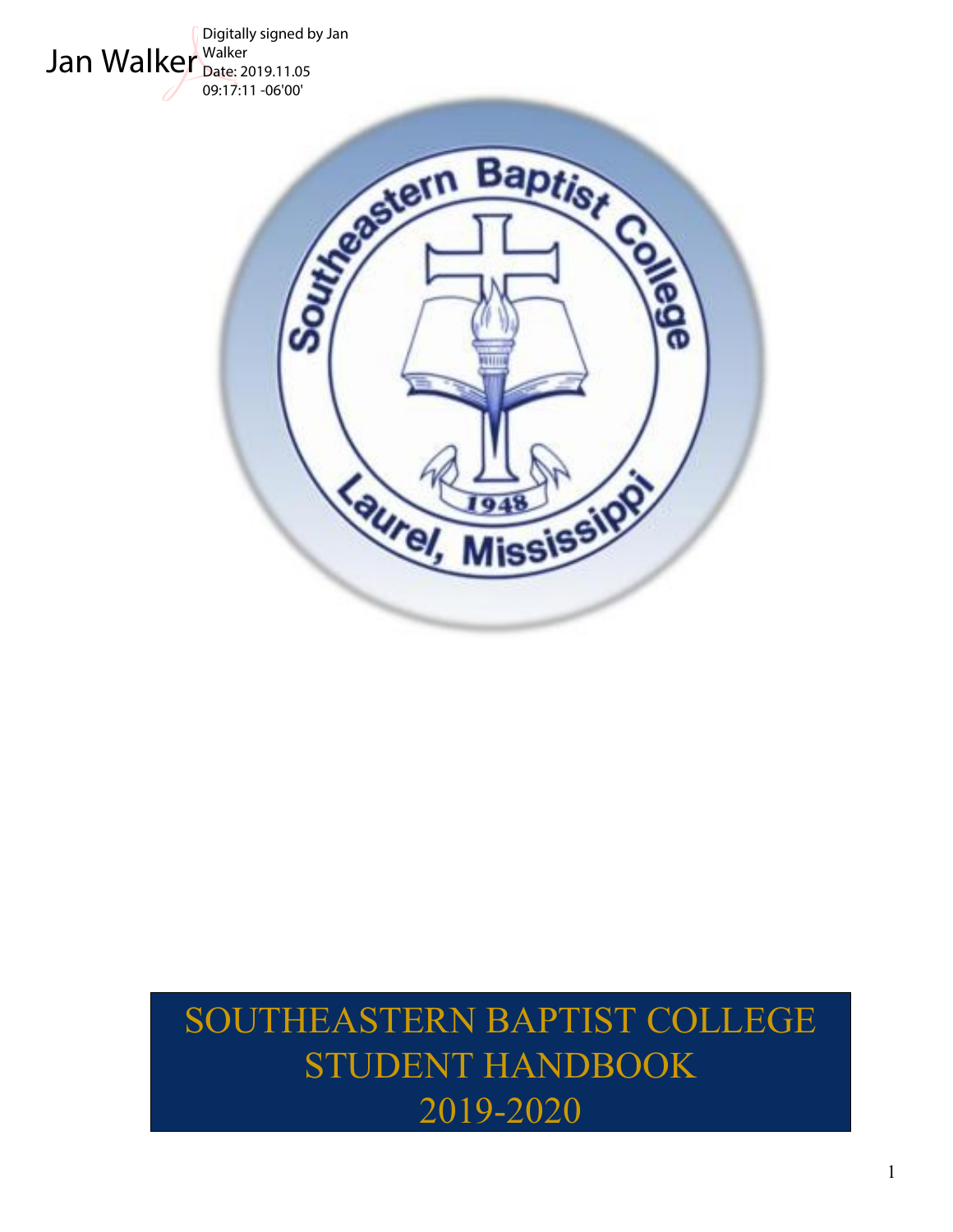The information and requirements included in this handbook are effective for the 2019-2020 academic year. This handbook is not a contract. SOUTHEASTERN BAPTIST COLLEGE reserves the right to change policies or revise the information contained in this handbook at any time. Information regarding revisions and updates is available from the Registrar's office.

SOUTHEASTERN BAPTIST COLLEGE admits qualified students who are personally committed to faith in Jesus Christ and does not discriminate on the basis of sex, age, disability, race, color, national or ethnic origin.

> Southeastern Baptist College 4229 Highway 15 North Laurel, Mississippi 39440 Phone (601) 426-6346 Fax (601) 426-6347 Web: [www.southeasternbaptist.edu](http://www.southeasternbaptist.edu/)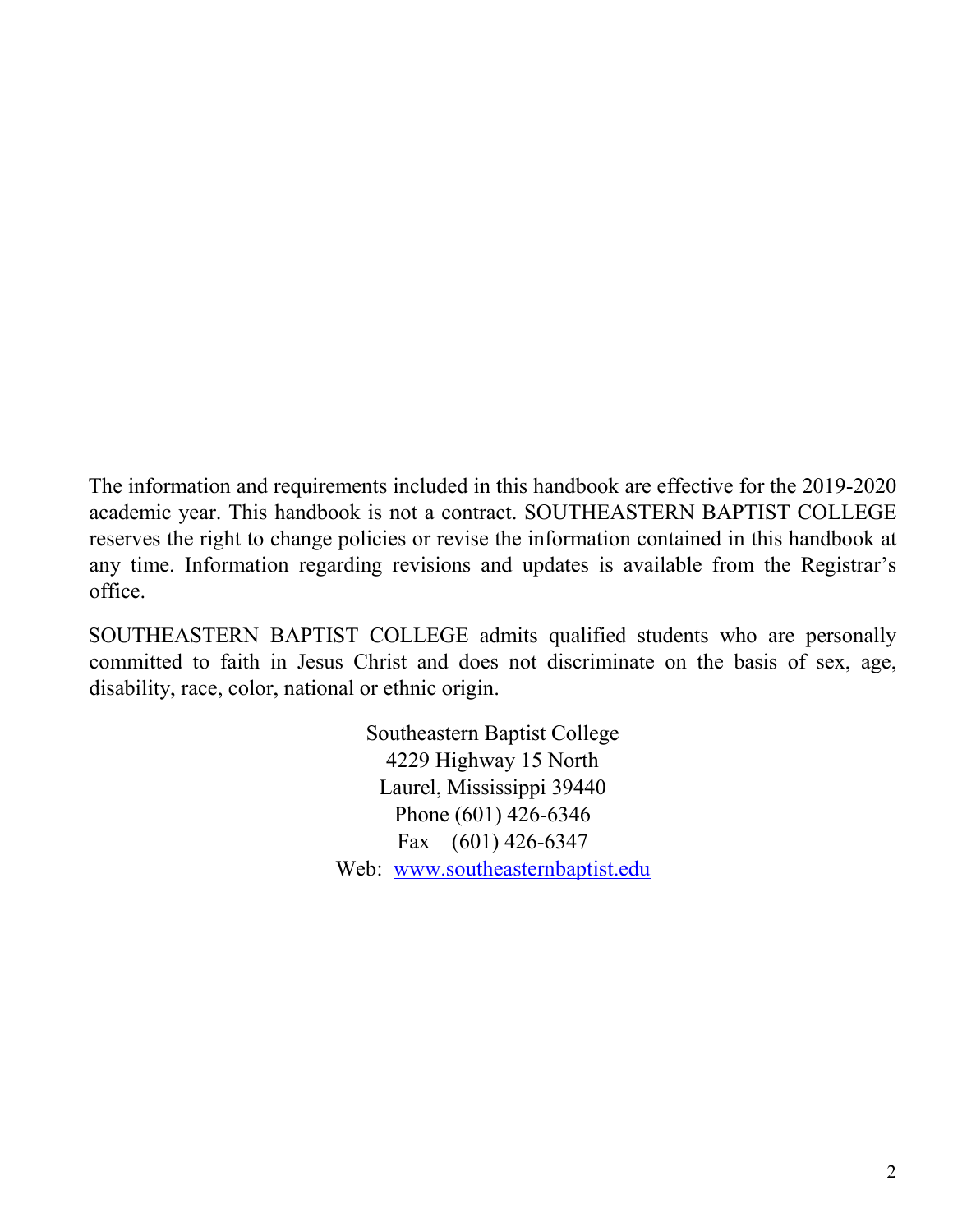### **Welcome from the President**



## Dr. Scott R. Carson, President

Welcome to the campus of Southeastern Baptist College! I am glad God has led you here for your higher education. This handbook will be valuable for you during your stay at SBC. If you have questions about academics or student life, this information should be able to help. If you do not find a specific answer needed, do not hesitate to come by my office for assistance. My door is always open to you.

The purpose of Southeastern Baptist College is to glorify God by providing quality post-secondary education in a biblical world view in a Christian atmosphere. Training is provided on campus, online, and through extensions to help prepare students for professional ministry and/or business administration. We also seek to train those who wish to receive foundational courses of college curriculum. All courses are taught in such a manner as to integrate faith and learning, thereby giving due recognition to the God of all truth. We welcome you to join this mission!

I look forward to working with you,

Dr. Scott Carson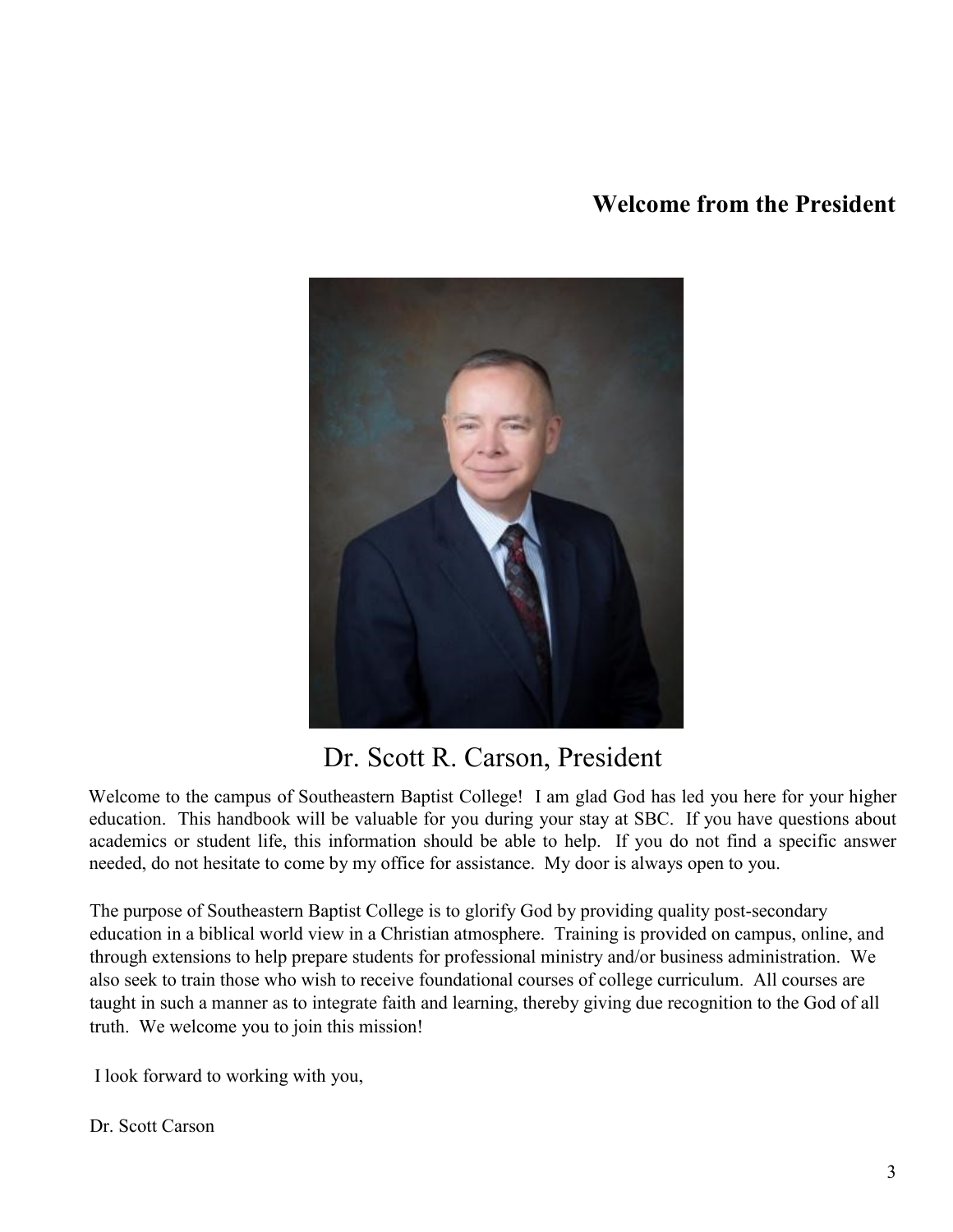### **Mission**

Our mission as a biblical higher education provider is to glorify God by providing quality post-secondary education from a biblical world view in a Christian atmosphere. Training is provided on campus, online, and through extensions to help prepare people for professional ministry and/or business administration. Southeastern Baptist College also seeks to train people who wish to receive the foundational courses of college curriculum in spiritual academic setting. All courses are taught in such a manner as to integrate faith and learning, thereby giving due recognition to the God of all truth. Southeastern Baptist College seeks to serve the Christian community by offering a limited number of credit and non-credit courses to those who do not choose to pursue a structured program toward a specific degree or certificate.

### **Theme Verse**

*"I charge [thee] therefore before God, and the Lord Jesus Christ, who shall judge the quick and the dead at his appearing and his kingdom; Preach the word; be instant in season, out of season; reprove, rebuke, exhort with all longsuffering and doctrine." (2 Timothy 4: 1-2)*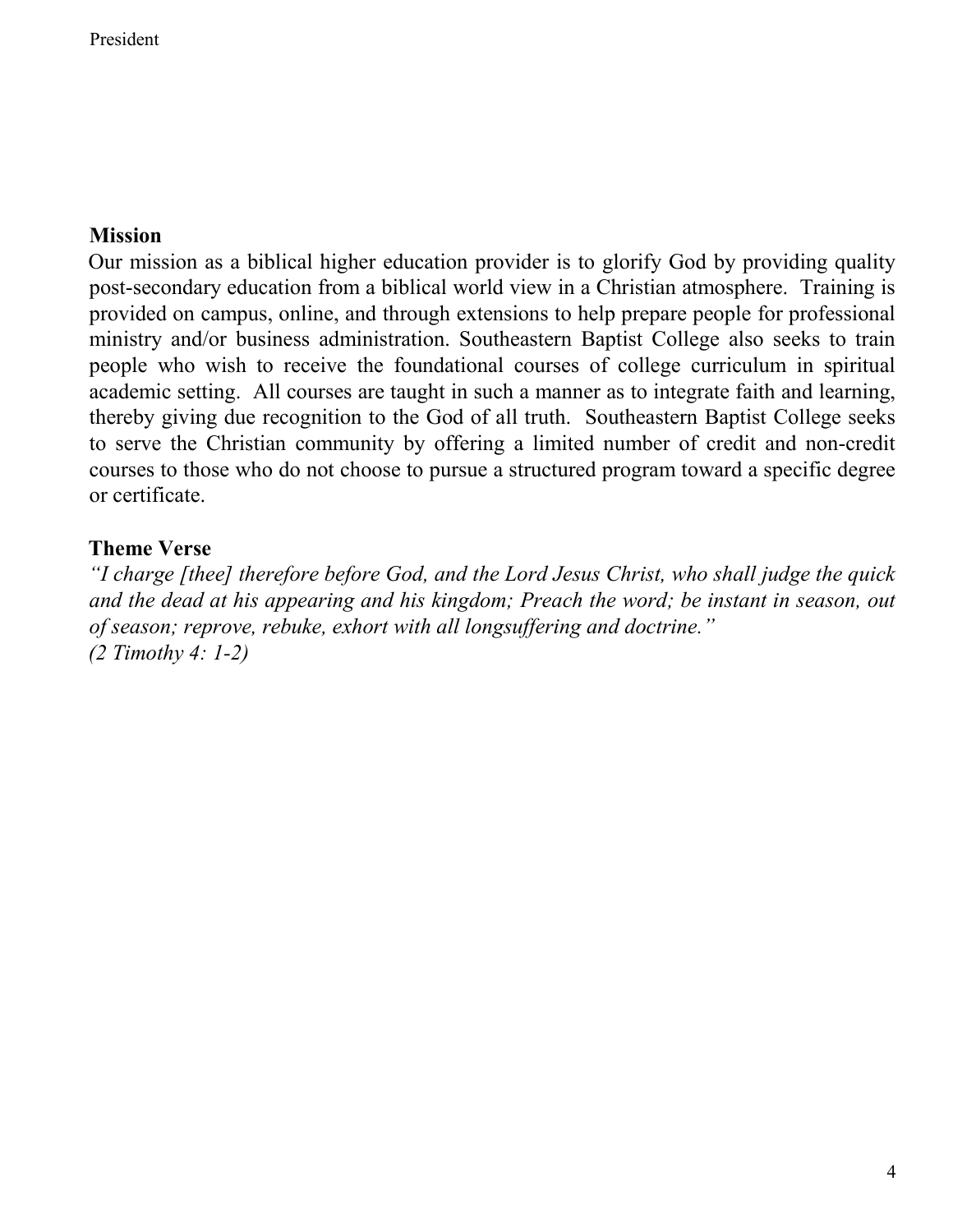## **STUDENT LIFE**

#### **Student Life Information**

#### **Location**

Southeastern Baptist College is located in Laurel, Mississippi, the feature city of the HGTV program, "HOMETOWN" which is home to approximately 20,000 people. It serves a ten county area and beyond.

Laurel provides many activities for SBC students. The Lauren Rogers Museum, Mississippi's premiere museum, finds its home in Laurel, as well as the Laurel Little Theater, Mason Park [designed by Fredrick Law Olmstead, designer of New York City's Central Park], and Laurel Country Club [the state's oldest golf course].

This community environment is a fostering setting for the Southeastern's education and for outreach in service and evangelism.

#### **Student Services**

#### **Housing**

Southeastern Baptist College is by design a historic residential college. As such, SBC desires to help form and educate the student both in and out of the classroom. While much learning happens within the classroom experience, it is the desire of the College for each of its students to learn personal accountability, develop lifelong relationships, and understand proper standards of living within a community. Refer to the Housing Handbook for more information [www.southeasternbaptist.edu].

#### **Food Services**

Resident students will soon be offered food services through the High-5-Eats Café to be located on campus. Dining hours will be posted. Also, each residence hall has a complete kitchen for student use [Pots, pans, and utensils are not provided.]

#### **Laundry Facilities**

A fully-equipped laundry facility is available for resident student use in both dormitories.

#### **Health Services**

Health services are available to SBC students through local clinics and hospitals. For assistance in accessing medical care, see the Director of Student Affairs.

#### **Counseling Services**

Counseling services are coordinated through the office of the Dean for Student Affairs, and generally consist of pastoral counseling.

#### **Academic Success Center (ASC)**

The Academic Success Center (ASC) is located in the Bond Academic Center. ASC provides peer tutoring services on an arranged basis through the office of the Dean for Academic Affairs.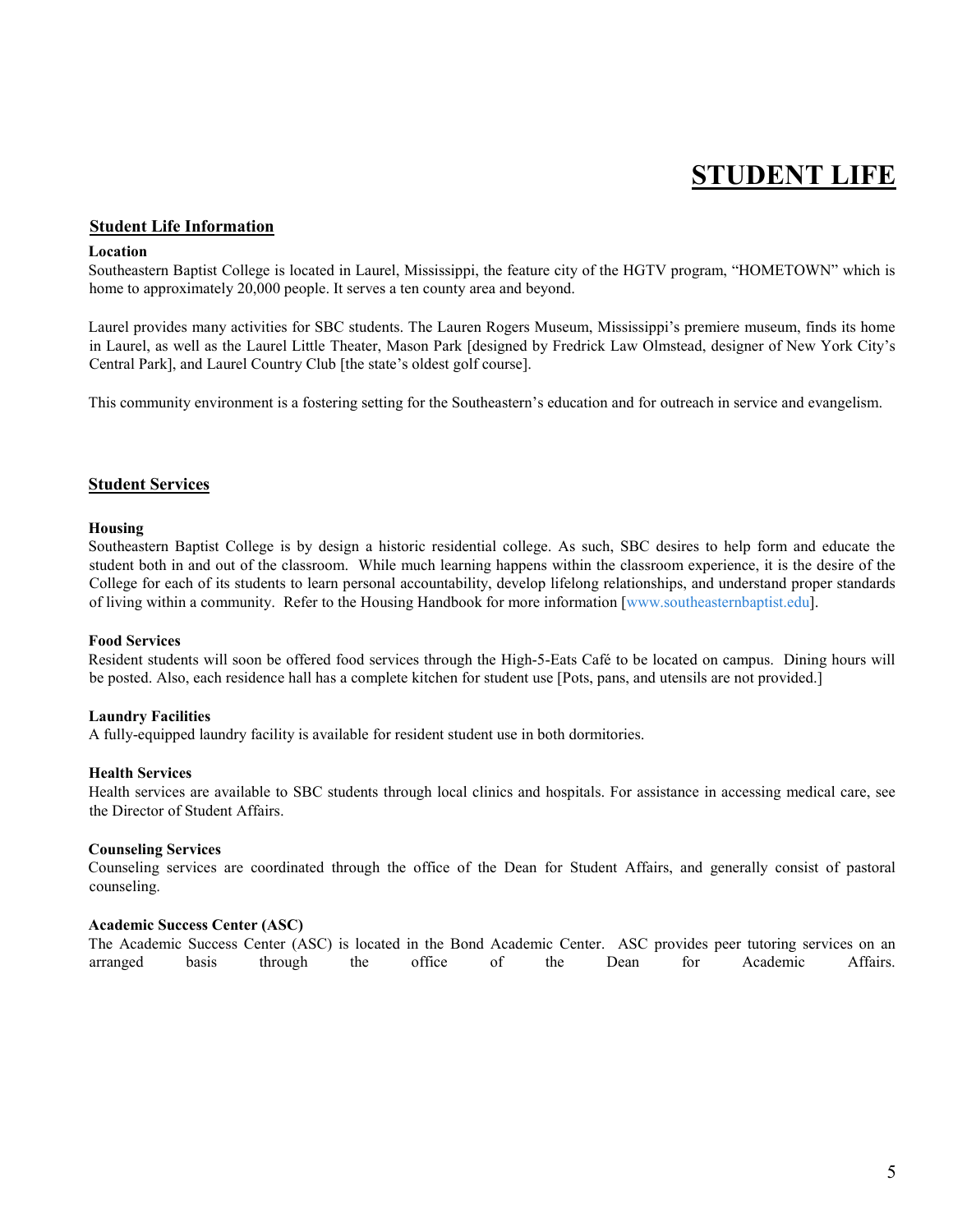**Mail** Mail is distributed daily. Student mail should be addressed as follows:

> Student Name Southeastern Baptist College 4229 Highway 15 N. Laurel, MS 39440

#### **Learning Resources**

#### **Area Libraries**

SBC students have access to learning resources at the Reddin Library located on campus and the Jones County Library in Laurel.

#### **Computer Lab**

A computer lab is available in the Bond Academic Center in the Academic Assistance Center, room 2. Computer stations are also available in the commons areas of the dorms for easy access. Wi-fi access for laptops is available in the High 5 Eats Café.

#### **Special Events**

#### **Christian Ministries Seminar**

Christian Ministries Seminar takes place in February to showcase and challenge students to consider summer and full-time ministry opportunities. Camps, ministries, and organizations from across the U.S. and Canada are invited to the college to present opportunities for both short-term and long-term service and ministry. No commitments should be made which will keep you from attending Christian Ministry Seminars. Students will be excused from attendance only for regularly scheduled employment and evening-classes. A written request for absences should be submitted to the Dean of Student Affairs. Students missing CMS sessions will be required to pay \$15 fine for each session missed in addition to listening to a podcast of CMS and writing a three-hundred-word reflection/response paper for each. CMS attendance is required to receive a passing grade for Student Ministries.

#### **Student Organizations, Activities, and Leadership Development Opportunities**

#### **Athletics**

Southeastern offers collegiate men's and women's basketball, golf, and cross-country.

#### **Music Performing Groups**

Students have opportunities for involvement in various music ministries at SBC including the Cornerstone Traveling Choir, and various small group ensembles. The vocal groups provide ministry at special events throughout the year, both on and off campus.

#### **Student Government**

Students will elect representatives from each class level creating a Student Government body, under the guidance of the Dean of Student Affairs. This body will act in planning numerous social activities and events throughout the year. These may include allschool picnics, recreation nights, Prayer and Praise, and annual events such as the Christmas event, and the Spring Banquet.

#### **Resident Assistants**

Resident Assistants are assigned to the dorms as a component of support and security as deemed necessary by the Resident Director.

#### **Yearbook**

The Yearbook program is a scholastic journalism program designed to create a print monument to what God has done at Southeastern Baptist College each school year. Participating students gain experience in desktop publishing, including writing, photography, layout, and leadership.

**Church attendance**: Southeastern views church attendance as a crucial part of a student's life and conduct and desires for each student to grow in fellowship with other believers. Southeastern is committed to the application of New Testament church principles in the full scope of church life. Active participation of each student in a local evangelical church is required, at a church of the student's choosing. If you need assistance in finding a church, please see campus personnel; we will help you find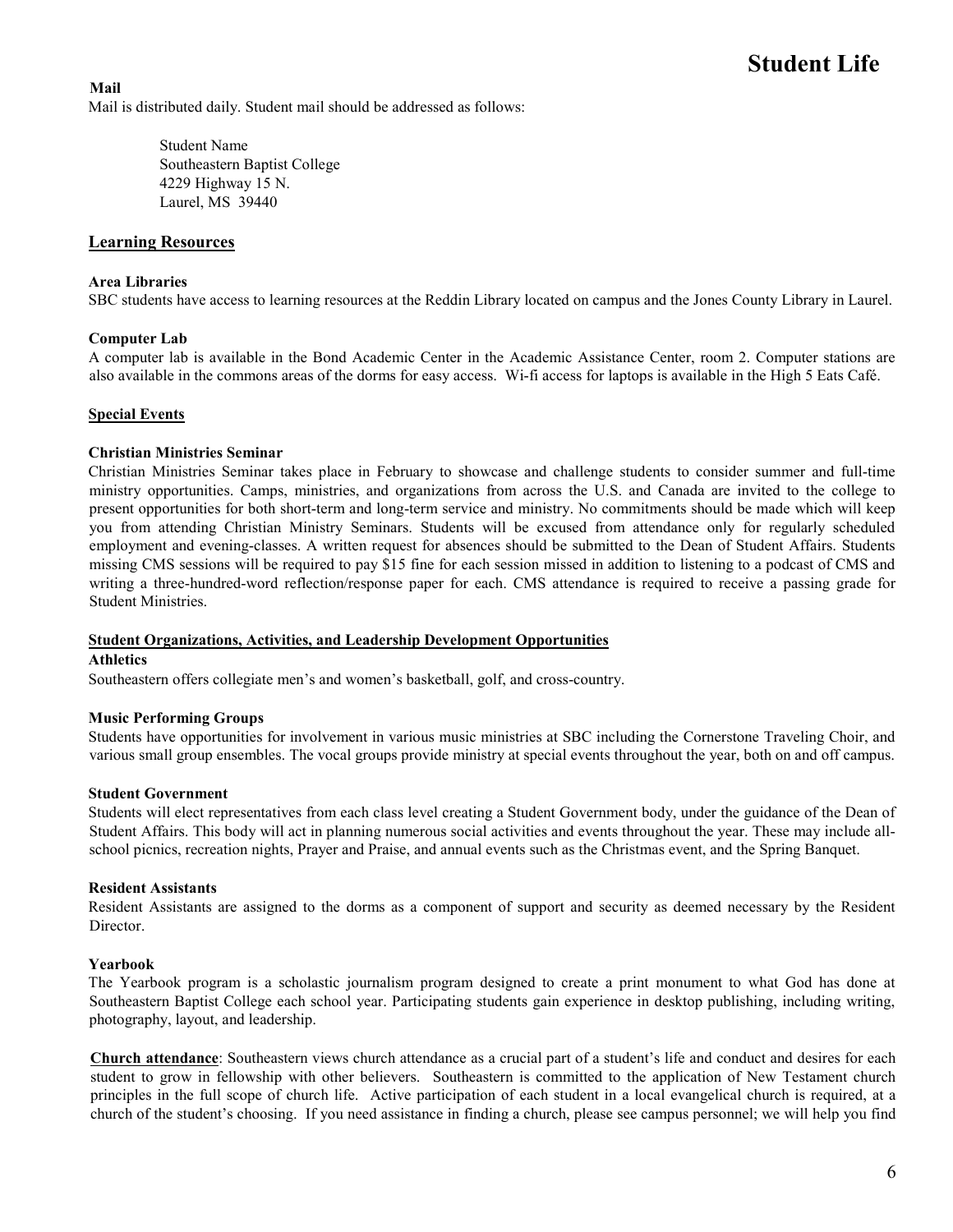one. Students will be asked to confirm that they have selected a church to attend weekly through the Student Ministries Program.

### **STUDENT MINISTRIES**

The goal of Student Ministries at SBC is to grow each student in their ability to know, understand, and serve the Lord in their local church, their ministry, their community, their personal life, as well as their professional career of choice. To achieve this goal, SBC has designed programs to meet students where they are and move the forward toward this goal through educational and practical opportunities. These opportunities may include Bible study groups, group projects, individual projects, as well as community service opportunities. Students will be guided and tracked in their progress while under the leadership of a competent faculty member. Student Ministries will be required of all full time students at the school as well as those on-line.

#### **Program Description:**

Student Ministries mission is to grow students in their foundational beliefs, developing the whole student in their Christian walk. Bible study groups will serve as a catalyst for this development. Through integrated, community building service projects, students will learn while serving others the importance of missions and spreading God's love to others. Student Ministries course work is pass/fail and required by all full time students on campus and on-line. Local or community church attendance is encouraged throughout the semester. Students will:

- Attend student **Orientation** and complete All About Me assignment
- Complete one **FLLF** service project per week as approved by the Dean of Student Affairs
- Complete **Biblical** and **Spiritual Growth** Surveys (Freshmen only)
- Weekly attendance to **Chapel** with follow up assignments
- Participate in assigned **Bible Study/Blog**

On-line full time students will complete the above described requirements other than being present at Orientation. On-line orientation will be a given assignment which will be completed on-line. All assignments will be provided on line through Populi with accommodations being made. On-line students will be expected to view the recorded information and complete the assignments as presented.

#### **MI 123 Mission Field Experience [Bible Elective]**

This class will afford students opportunities to participate in summer missions and enhance practical learning experiences while receiving 2 credit hours. The requirements of this class may be met through multiple avenues. Students are expected pay all personal expenses for respective trips. All mission experiences must be pre-approved by the Dean of Student Affairs. Students may seek opportunities for these mission trips through the CMS:

- Coordinate with the local BMA Missions Office to work with a mission trips/opportunity in the state of Mississippi
- Coordinate with their home church or other associational mission trips
- Work in a church/Christian camp
- Attend a VSM trip
- Coordinate with National BMA a missions trip within the United States

Upon completion of the mission trip, students will write a reflective paper (1000 words or more) and complete a presentation to the school's academic leaders describing the cultural differences of the people on the mission field and how these obstacles were overcome to share the word of God. Student will also reflect on their time spent in the given area and how it helped them grow in strength and knowledge of the Lord.

#### **Chapel**

The chapel program is an essential part of the educational experience at Southeastern Baptist. Each chapel seeks to enhance Christian life and character by encouraging the discipline of corporate worship and addressing issues from Christian living to current events. They also serve as a strategic time to develop campus community and become in-formed of campus life. Chapel attendance is recorded on student transcripts as Pass/Fail. Students must pass chapel each semester of full-time attendance in order to graduate. Those full-time students classified as 'on-line' students, are also expected to participate in Chapel by means of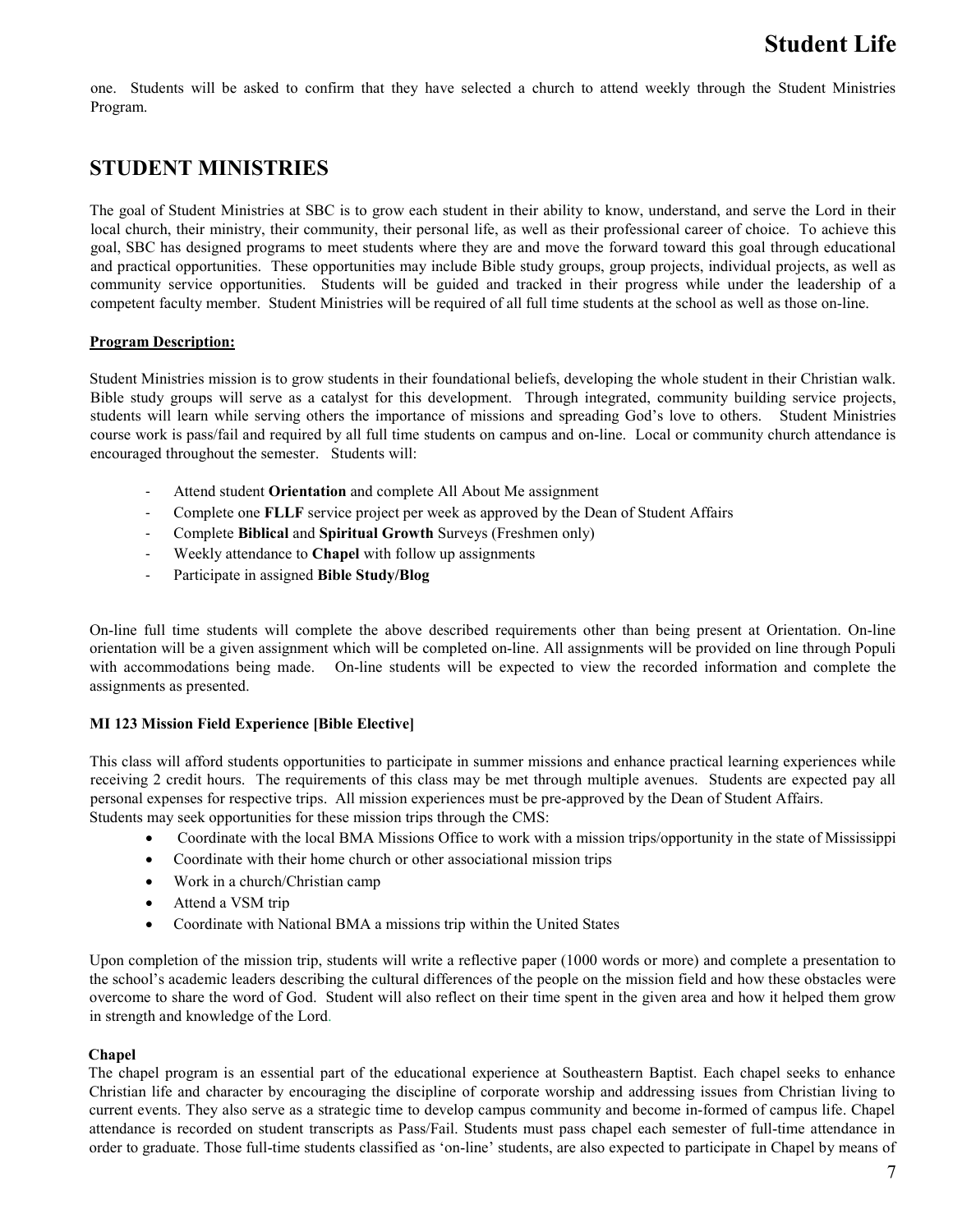on-line viewing and following by responding to the same assignments as described in the Chapel Attendance section that follows.

#### **Chapel Attendance**

Chapel is held ONCE a week, Tuesday, and is required for all full-time students (12 credits or more). In addition, there is a required conference each year listed below as Christian Ministry Seminars. One absence from chapel is permitted each semester. Attendance at all chapels is recorded by means a sign-in sheet as a student enters the chapel service. Chapel assignment instructions will be given before departure and will be expected to be completed/returned through POPULI by Friday of that same week. Incomplete work is not acceptable and may lead to a failing chapel status. Students must attend the entire chapel in order to receive credit. If students leave early or arrive more than 5 minutes late, they will not receive credit. Any dispute over Chapel attendance more than two weeks old will not be considered. Therefore, students should track their own attendance throughout the semester. *Full-time, On-line students are held to the same assignment expectations as stated for on-campus students.*

Administrative absences that exceed the number noted above will be counted as personal absences. Tardiness for chapel is handled in the following manner:

- One to five minutes is considered late [The door will be locked at 5 minutes after the beginning time].
- Three late offenses during the semester is counted as one absence.
- Students arriving more than 5 minutes late will be counted absent for that day.

#### Chapel Requirement Not Met

The following steps will be taken if a student does not meet the chapel attendance requirements noted above:

- Students accumulating 1-3 absences over the number allotted, may make-up chapel requirements by listening to a podcast issued by the Student Affairs Office and writing a three-hundred-word reflection response paper for each absence.
- Students accumulating 4-6 absences over the allotted will be required to pay \$15 fine for each chapel missed in addition to listening to a podcast and writing a three-hundred-word reflection/response paper for each absence.
- Students accumulating 7-10 absences over the limit will be placed on immediate disciplinary probation, be required to pay \$15 fine for each chapel missed in addition to listening to a podcast, and writing a three-hundred-word reflection/response paper for each. All limitations of disciplinary probation will be applied.
- Students accumulating more than 10 absences over the allotted will not be allowed to return the following semester.
- Students with a chapel failure on their transcript will not be allowed to begin classes in the semester following until make-up assignments are submitted and approved for grade change from Fail (F) to Pass (P).
- Students found leaving chapel should expect to be held accountable through disciplinary processes from the Student Affairs Office.

#### **FLLF Training**

SBC purposes to develop servant-leaders, equipped for service, ministry, and vocation based on *Matthew 20:16, "So the last shall be first, and the first last: for many are called but few are chosen."* The **First Last, Last First [FLLF]** Training program provides each student the opportunity to develop as a servant-leader through engagement in service to the church and the community. Students are encouraged to participate in regularly-scheduled service opportunities in church and parachurch settings and in the broader community. All **FLLF** activities must be approved by the Dean for Student Affairs.

Each student must complete a minimum of 1 **FLLF** hour per week.

For a Bachelor of Science degree, the **FLLF** requirement is 7-8 semesters. For an Associate of Arts degree, the **FLLF** requirement is 4 semesters. For the Certificate in Biblical Studies or the Continuing Education Certificate in Biblical Studies programs, the **FLLF** requirement is 2 semesters. With permission from the Dean for Student Affairs, students may complete 2 semesters of **FLLF** in one semester by completing 60 hours of service during the semester. Transfer students are required to complete 1 semester of **FLLF** for each semester at SBC (a minimum of 4 semesters are required). As long as transfer students meet a minimum credit requirement of 120 credits, they do not need to make up any remaining **FLLF** semesters. Students taking 6 or more credits in any given semester must register for **FLLF** unless **FLLF** semester requirements are met. Students who complete degree programs one course at a time must complete the required semesters of **FLLF**.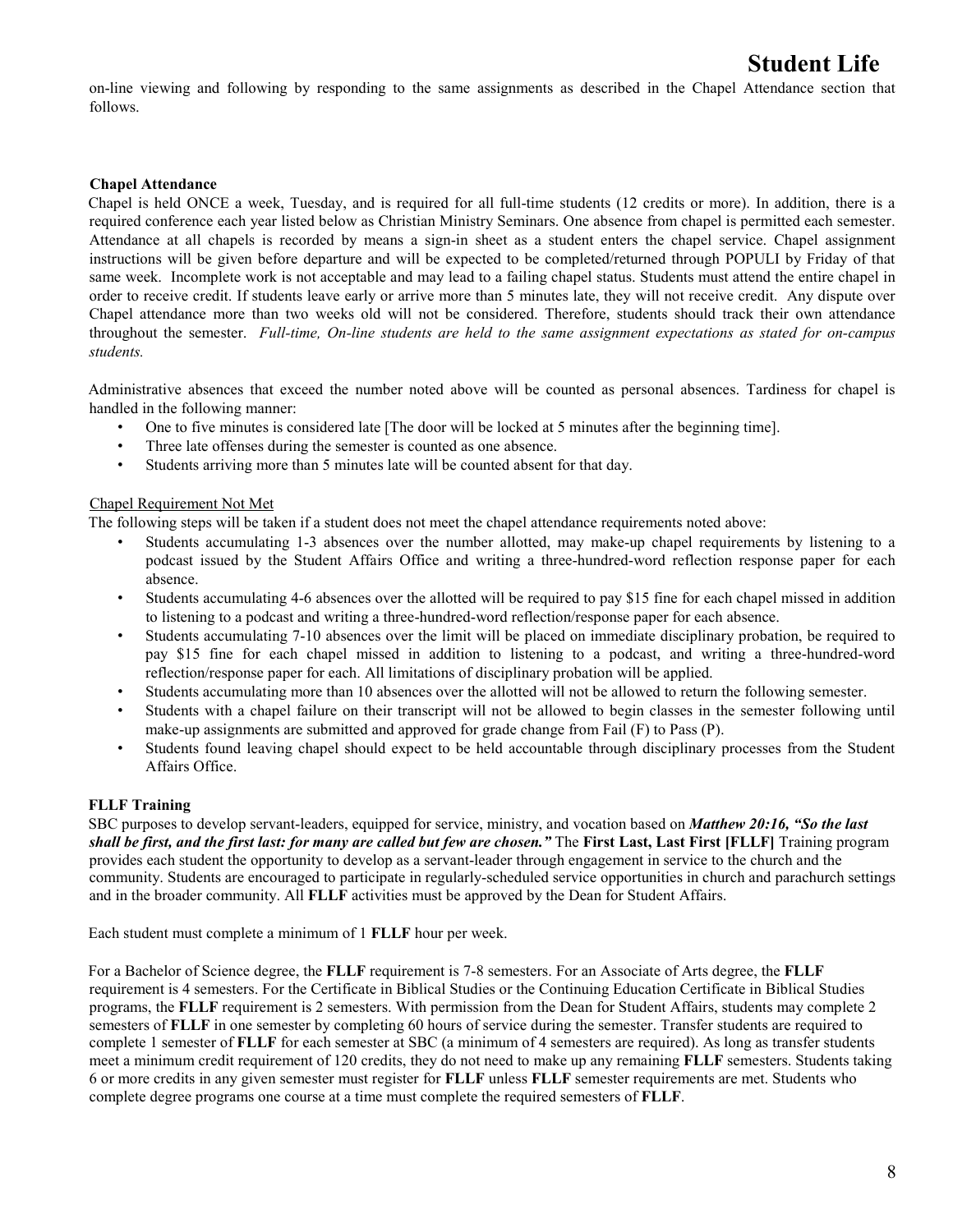#### **Student Life Requirements Standard of Conduct**

Southeastern's students are expected to practice holiness of life and give themselves fully to their prescribed course of study. The school reserves the right to ask any student to withdraw whose presence is not conducive to the best development of the student himself or to that of the school.

#### **Rules of Conduct**

In applying discipline, we appeal to the highest form of discipline, **self-discipline**. We expect students to conduct themselves in accordance with the policies set forth in the Student Handbook. If they do not, forms of discipline may be utilized by administration.

The following actions are violations of college regulations:

- The manufacture, use, sale, possession, consumption, distribution, or abuse of mind altering or controlled substances, or evidence of consumption of controlled substances while on campus or a college approved activity on or off campus. Any student convicted of illegal use, possession, or sale of a drug may be suspended from the residence halls of Southeastern Baptist College for one calendar year regardless of whether or not the illegal act that gave rise to the conviction was committed on the College campus.
- The possession, consumption or evidence of consumption of alcoholic beverages while on campus, or a college approved activity on or off campus. Evidence of consumption includes the possession of an empty container on campus or at a college approved activity on or off campus.
- Use of tobacco product (in any form) the use of synthetic smoking products or the use of electronic smoking products on college-owned property or in college-owned vehicles.
- Physical abuse, fighting, threats of physical abuse, mental abuse, bullying or hazing of any person including self on campus or at college-sponsored or supervised functions or conduct of any type which threatens or endangers the health or safety of any person (including self). Hazing is defined as the subjection of any student to any embarrassing, ridiculous, humbling, or abusive act willingly or unwillingly.
- Any form of actual or attempted sexual assault, domestic violence, dating violence, or stalking.
- Participation in gambling activities of any form.
- Intentionally issuing bad checks, ignoring legally binding financial obligations, or failure to pay indebtedness to the college.
- Plagiarism, cheating, or knowingly furnishing false information to the college with intent to deceive or other forms of dishonesty in college related affairs.
- Disruptive activity, which is any action by an individual, group, or organization to impede, interrupt, interfere with, or disturb the holding of classes, the conduct of college business, or unauthorized events and activities of any and all segments of the college.
- Failure to comply with directions of college officials or law enforcement officers acting in the performance of their duties or to identify oneself to these officers when requested to do so. For this purpose, all students are required to have their identification cards on their person at all times when outside the residence hall to which they have been assigned by the institution. The same regulations apply to students who are domiciled elsewhere. ID cards are used for identification of students in case of accidents, emergencies, or cases where students are suspected of involvement of violations. Lending this card to anyone or failure to present it when requested by authorized personnel is a violation of college regulations.
- Forgery, alteration, or misuse of college documents, records, or ID cards. Students falsifying admission records may be denied admission to the college.
- Failure to adhere to official notices from college personnel, including electronic notices and notices on bulletin boards. Ignorance of notices will not be accepted as an excuse.
- Disorderly conduct or breach of the peace including rioting, inciting a riot, assembling to riot, inciting to raid, and assembling to raid college units.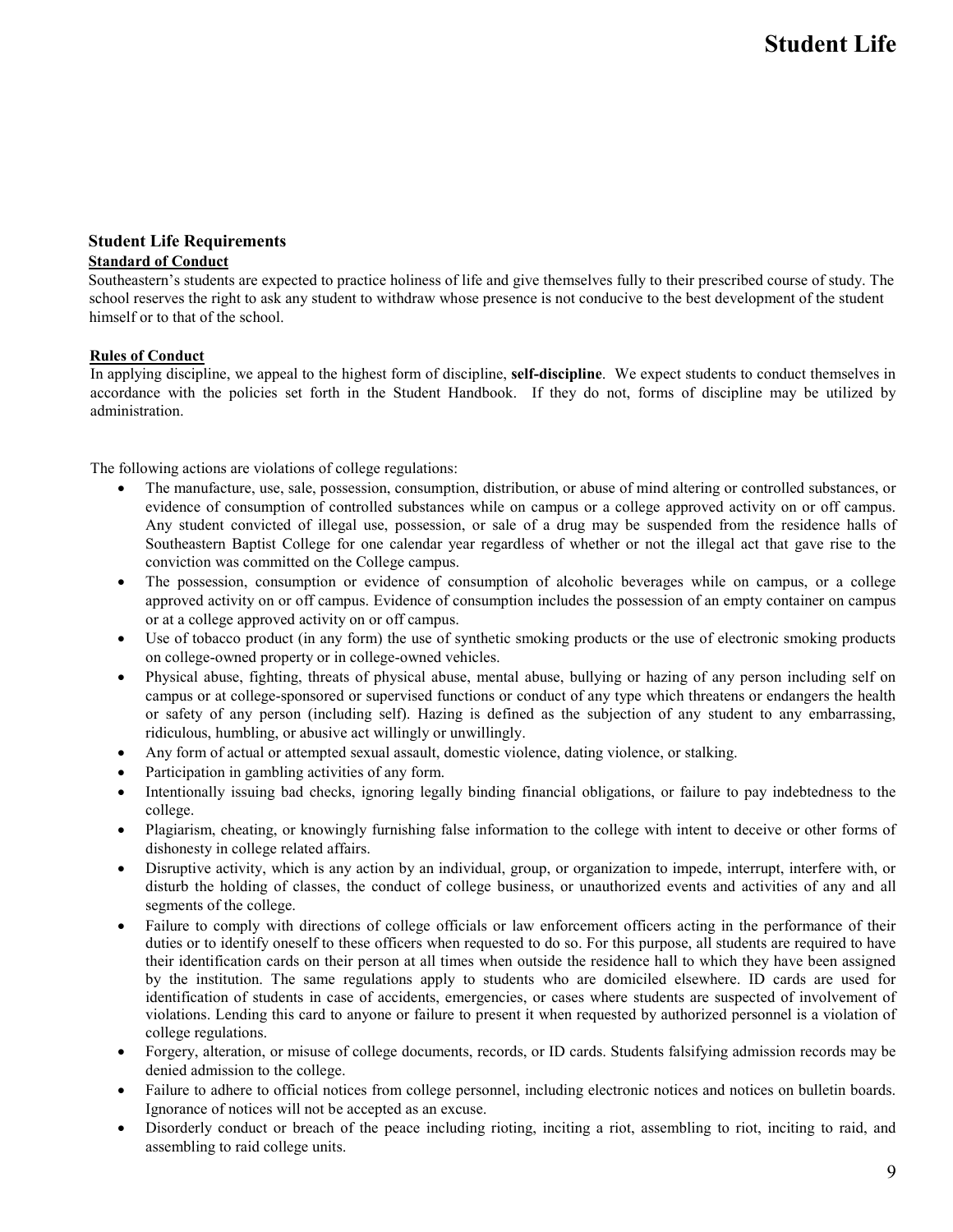- Possession of firearms, explosives (including fireworks), swords, daggers, straight razors, knives, dangerous chemicals or other weapon on campus or in automobiles in campus parking areas.
- Knowingly issuing a false report of a bomb, explosive, firearm, dangerous chemical or other weapon, or knowingly activating a false fire alarm.
- Obstruction of the free flow of traffic, both pedestrian and vehicular, on college-owned or college-controlled property, or violation of campus motor vehicle regulations.
- Disorderly conduct, sexual assault, lewd, indecent, or obscene conduct, or public profanity on campus or at a college function.
- Refusing to report to an administrative office when requested to appear.
- Vandalism or malicious destruction, damage, or misuse of public or private property, including library materials.
- Theft, larceny, embezzlement, or the temporary taking of the property of another.
- Violation of campus curfew or violation of campus quiet hours.
- Unauthorized entry into or use of college facilities, including both buildings and grounds, or aiding unauthorized entry or use by another person.
- Use of open flame of any kind (candles are specifically prohibited in residence halls) or intentionally setting or adding to an unauthorized fire on campus.
- Failure to adhere to emergency procedures as instructed by college personnel.
- Violation of College policies on audio/video recording and cell phones.
- Violations of college established policies or regulations, including regulations in the Student Handbook and other college publications pertaining to student organizations, students, faculty, administrative staff, non-academic employees, or procedures concerning the time, place, and manner of public expression.
- Violation of rules governing residence on college-owned or college-controlled property.
- Violation of state, local, or federal laws.
- Student conduct which shows disrespect and significantly interferes with college teaching, research, administration, disciplinary procedures, or other activities, including public service functions or other authorized activities on college premises.

In addition to these rules and regulations, all state laws pertaining to any act which, if committed within the State of Mississippi, would be criminal and punishable will also be criminal and punishable on campus, as authorized by Chapter 105, Section 37-105-9, Mississippi Code 1972.

This Code of Conduct is not and does not attempt to be totally comprehensive. All students are expected to conduct themselves on and off campus in such a manner as to reflect the highest ideals of themselves and the college.

In cases of serious infractions, it is at the discretion of the Office of the Dean for Student Affairs to hear the case or refer it to the Student Life Committee.

#### **Student Concerns**

#### **Student Concerns Procedure**

The Student Concerns procedure is designed to assist in resolving problems for students who maybe having difficulties with a faculty member, staff member, or another student. It is the teaching and expectation of Southeastern Baptist College that students follow the principles of Matthew 18 for confronting an issue, but if the student concern cannot be resolved through informal discussion with the individual involved, a student may choose to have the issue investigated and judged in a formal setting through the Student Concerns Procedure.

In the event you believe that you have been wronged in any way by the College, you should follow the procedure outlined below.

- Initial contact should be made with the Dean of Student Affairs. Explain your grievance and give opportunity the to investigate and attempt to bring satisfaction. If your problem is with the Dean of Student Affairs, initial contact should be made with the President.
- Should the Dean of Student Affairs be unable to settle the situation to your satisfaction, contact the President of the College.
- If attempts by the President to alleviate the problem fail, contact the chairman of the Board of Trustees of the College. His name, address, and phone number can be obtained from the President of the College and/or from the annual yearbook of the Baptist Missionary Association of Mississippi.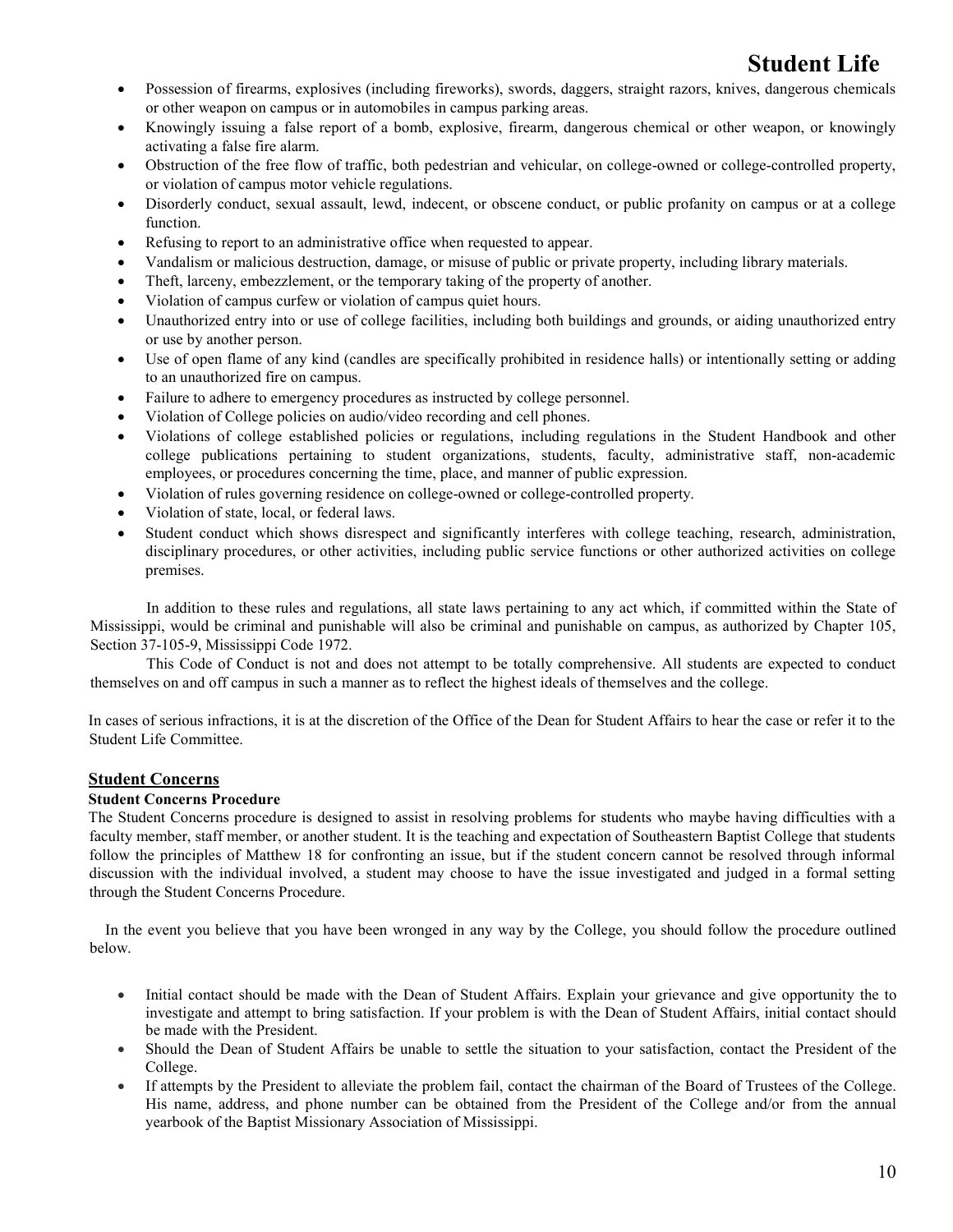• If the action of the Board of Trustees is not to your satisfaction, you may make final appeal to the Association for Biblical Higher Education, 5850 T G Lee Blvd, Suite 130 Orlando FL 32822 | 407-207-0808.

#### **Formal Complaints**

It is the desire of Southeastern Baptist College to adhere to the accreditation standards of the Association for Biblical Higher Education (ABHE). If issues arise causing a student to question the college's adherence to the standards of ABHE, the following procedure should be followed. A student wishing to lodge a formal complaint must do so in writing to the following:

JAN WALKER SANDY TIDWELL Southeastern Baptist College Southeastern Baptist College 4229 Highway 15 N. 4229 Highway 15 N. Laurel, MS 39440 Laurel, MS 39440  $(601)$  426-6346, ext.  $(601)$  426-6346, ext.

ANDERLE FOSTER DR. SCOTT CARSON Dean of Student Affairs President 4229 Highway 15 N. 4229 Highway 15 N. Laurel, MS 39440 Laurel, MS 39440  $(601)$  426-6346, ext.  $(601)$  426-6346, ext.

### **Academic Affairs Financial or Operational Issues**

Dean of Academic Affairs Department of Finance/Business Office

#### **Student Affairs Philosophical Issues**

Southeastern Baptist College Southeastern Baptist College

It is the teaching and expectation of the college that members of the SBC community follow Matthew 18 principles for confronting an issue. However, in the event that you address the proper college authority and the issue remains unresolved, you may contact either accrediting association at the following addresses:

#### *Association for Biblical Higher Education*

*5850 T.G. Lee Boulevard, Suite 130 Orlando, FL 32822 (800) 621-7440* (407) 207-0808 [www.abhe.org](http://www.hlcommission.org/)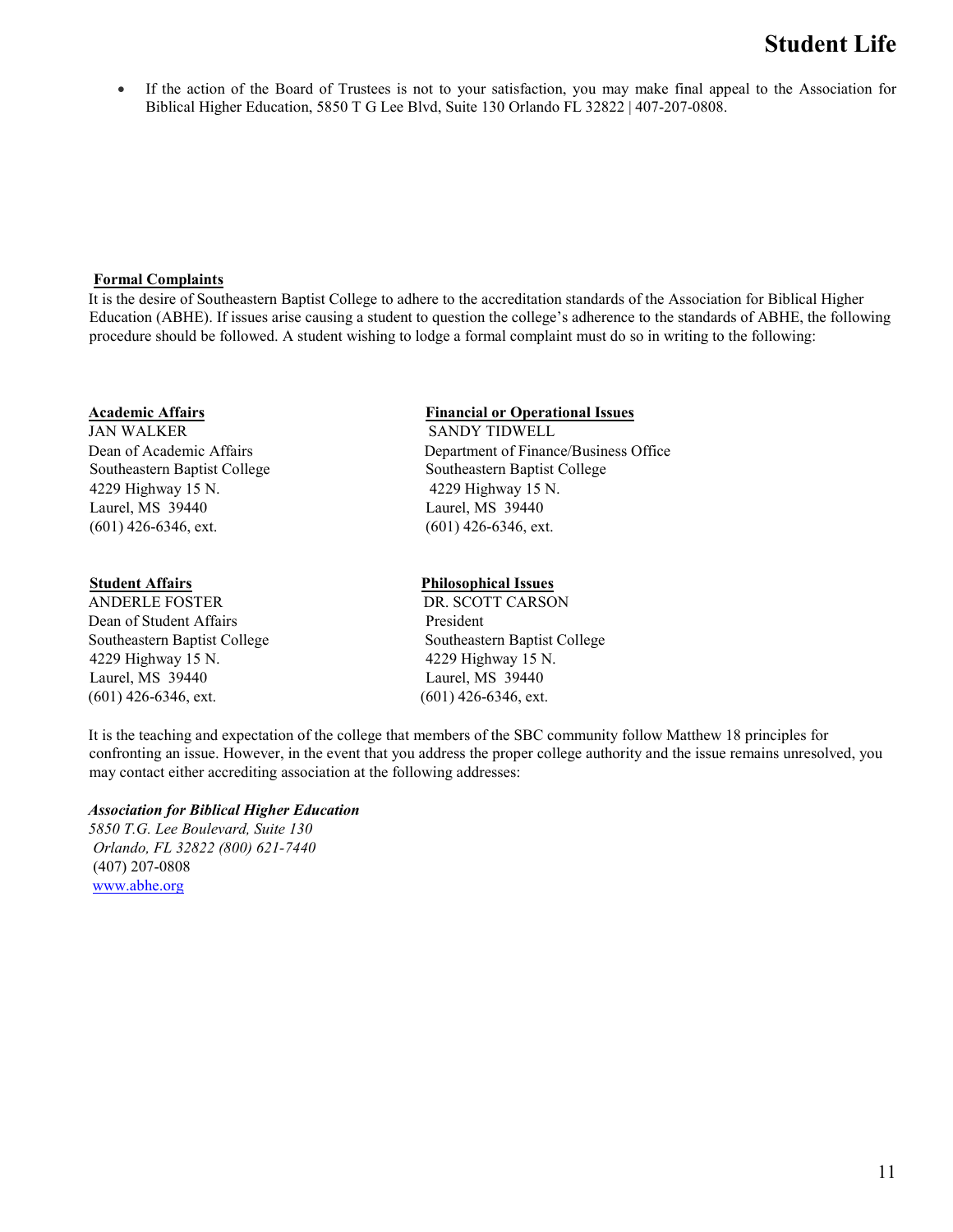### **Academics**

#### **Calendar and Unit of Credit**

The SBC academic calendar is based on the semester system. The academic year consists of fall and spring semesters of approximately sixteen weeks each and a summer term that encompasses one 4-week session [at the discretion of the college].

The college utilizes the Carnegie Unit as the basis for the credit hour with 50 minutes of instruction with transitional and/or break time equating to one hour. Credit hours are assigned based on the specific learning objectives and expected outcomes of the course. Generally, one unit of credit represents a total of three hours of in-class and out-of-class work per week. For traditional delivery methodologies, one unit of academic credit equals:

1 hour of lecture or seminar and two hours of study per week;

2 hours of laboratory, studio, or similar activities and one hour of study per week;

3 hours of laboratory, studio, or similar activities per week;

3 hours of supervised independent study per week; or

45-75 total hours of supervised clinical or fieldwork experiences in a given semester (additional preparation time may be required).

The college also offers online courses with course schedules loosely align with on-campus semesters.

#### **Credit Hour Load**

The normal or average academic load is 15-16 hours per semester. A minimum of twelve hours a semester must be maintained to be considered a full-time student. A maximum load of 18 hours per semester is allowed. Exceptions may be requested from the Dean for Academic Affairs.

#### **Classification**

Students are classified as follows:

Freshman: High school graduate or equivalent Sophomore: Completion of 30 semester hours and 30 grade points Junior: Completion of 60 semester hours and 60 grade points Senior: Completion of 90 semester hours and 90 grade points

Full-Time Student: 12-18 credit hours Part-Time Student: Less than 12 credit hours

#### **Attendance Policy**

Students are expected to fully participate in the academic and spiritual programs at SBC. Attendance is required in all classes. Students unable to attend *for any reason* are expected to communicate with instructors in person, by email, or by phone message **prior** to the absence. Students are responsible for keeping record of all absences.

The college recognizes two types of absence—personal and administrative. **Personal absences are for personal issues such as illness, family events or challenges, emergencies, etc. They should not be viewed as "skips."** Administrative absences are approved, college-initiated absences such as sporting events, field trips, recruitment trips, etc. The number of personal and/or administrative absences allowed without penalty is noted in the chart below.

| <b>Classes</b> | Personal<br><b>Absences</b> | <b>Administrative</b><br><b>Absences</b> | <b>Total</b><br><b>Absences</b> |
|----------------|-----------------------------|------------------------------------------|---------------------------------|
| Twice a week   |                             |                                          |                                 |
| Once a week    |                             |                                          |                                 |

Students suffering from extended illnesses must provide a doctor's excuse to be considered for additional excused absences without penalty.

**Personal** absences that exceed the number noted above may result in reduction of the final course grade by 2% per *class hour.*  **This may result in failure of the course.** Students consistently arriving late, leaving early, or sleeping in class may also have final grades reduced as determined by the instructor.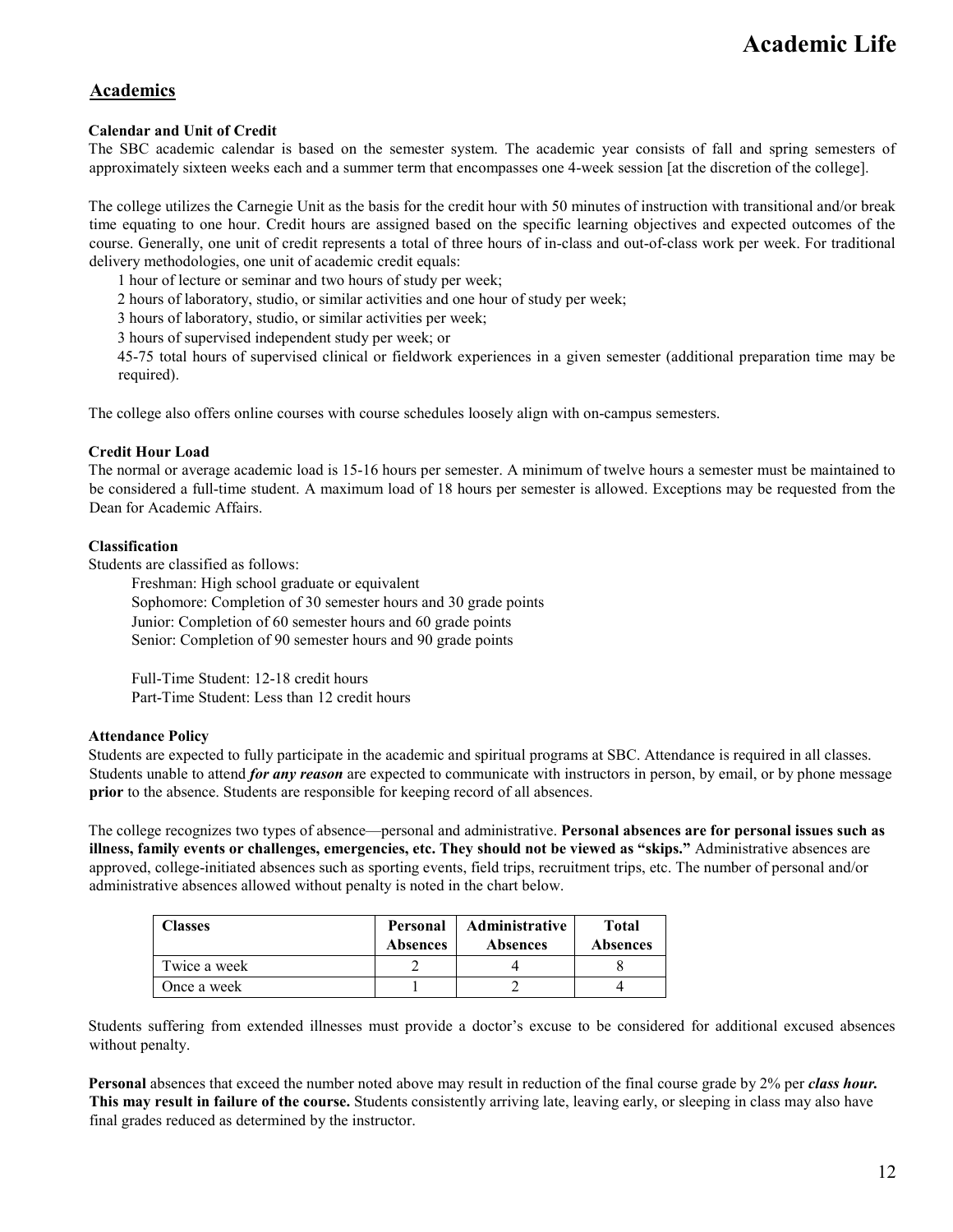#### **Tardiness Policy**

Tardiness to class is unacceptable. Three tardies is the equivalent to one absence. If a student is late to class, it is his/her responsibility to consult with the instructor after class to have the absence changed to a tardy. Classes missed due to change in a student's class schedule or late registration will be recorded as an absence, unless authorized by administration.

The following appeal process has been formed to deal with attendance matters:

LEVEL 1: Appeal is made to the Dean of Academic Affairs. If the matter is not successfully resolved, the student may appeal to the second level.

LEVEL 2: Appeal is made to the college President. If the matter is not successfully resolved, the student may appeal to the third and final level.

LEVEL 3: Appeal is made to the Board of Trustees. The decision of the Board will be final.

**Administrative** absences that exceed the number noted above will be counted as personal absences. Athletes, particularly those playing more than one sport, are encouraged to save personal absences to be used in addition to administrative absences for away games.

**Students whose absences exceed the total absences noted above will fail the course.** Students are accountable for all missed work due to absence. If absence occurs on days when exams are given or other assignments are due, work may be made up in the case of **administrative** absence or at the discretion of the instructor.

#### **Audit of Courses**

Any student who wishes to attend a class without earning college credit must register as an auditor. An auditor is not responsible for course requirements such as papers, projects, or examinations but is expected to attend class regularly. Students may not change course status from credit to audit or audit to credit after the drop/add period (usually the first two weeks of the semester) without approval from the Dean for Academic Affairs. Students whose absences exceed 30% of the class meetings will not be allowed to continue auditing the class. A course taken for audit will not apply toward graduation. Students wishing to audit a class must fill out the Audit request form (available for download on the SBC site), and secure permission from the instructor before registering. Instructors may limit the number of auditors in their courses. FULL-TIME STUDENTS MAY AUDIT ONLY ONE COURSE PER SEMESTER. Audit charges will apply if the total number of credits, including the audit, exceeds 18 credits.

#### **Directed Study Courses**

Some courses at Southeastern Baptist College may be completed as Directed Study courses. Directed Study courses may be accessed for the following reasons:

- Scheduling challenges due to unavoidable course conflicts or transfers from other colleges/universities.
- Extraordinary circumstances including prolonged illness, family-related issues, etc., that may necessitate leaving the residential campus for an extended period.
- The desire to complete research or guided study in a particular discipline agreed upon by the student and an instructor.

To access a Directed Study course, the student should download a **Directed Study form** from [https://southeasternbaptist.edu,](https://southeasternbaptist.edu/) and then discuss the course request with the appropriate instructor. Approval of the request is at the discretion of the instructor in consultation with the Dean for Academic Affairs. The form needs to be completed, signed by the student, instructor, and Dean for Academic Affairs and returned to the Registrar.

Students wishing to take a Directed Study course should declare their intent as soon as possible (when course schedules for the next semester are published). This will allow the instructor time to prepare necessary materials for the course. The instructor will provide a schedule for the completion of assignments, projects, and examinations in a dated course syllabus. Students must complete the work within the agreed-upon time frame. Extension requests may be granted at the discretion of the instructor.

#### **College Level Examination Program (CLEP)**

SBC accepts up to 18 credits of College Level Examination Program (CLEP) credit as administered by The College Board. College credit will be given for *subject* exams only, and only for those subjects that are comparable to SBC courses. CLEP credit will not exceed the credit given for a comparable course at Southeastern Baptist College. Acceptable scores vary with each exam. The incoming student should request that The College Board send scores directly to the SBC Registrar's office. The SBC school code is 2241. **Current students planning to take CLEP subject examinations to meet program requirements should seek preapproval from their academic advisor**.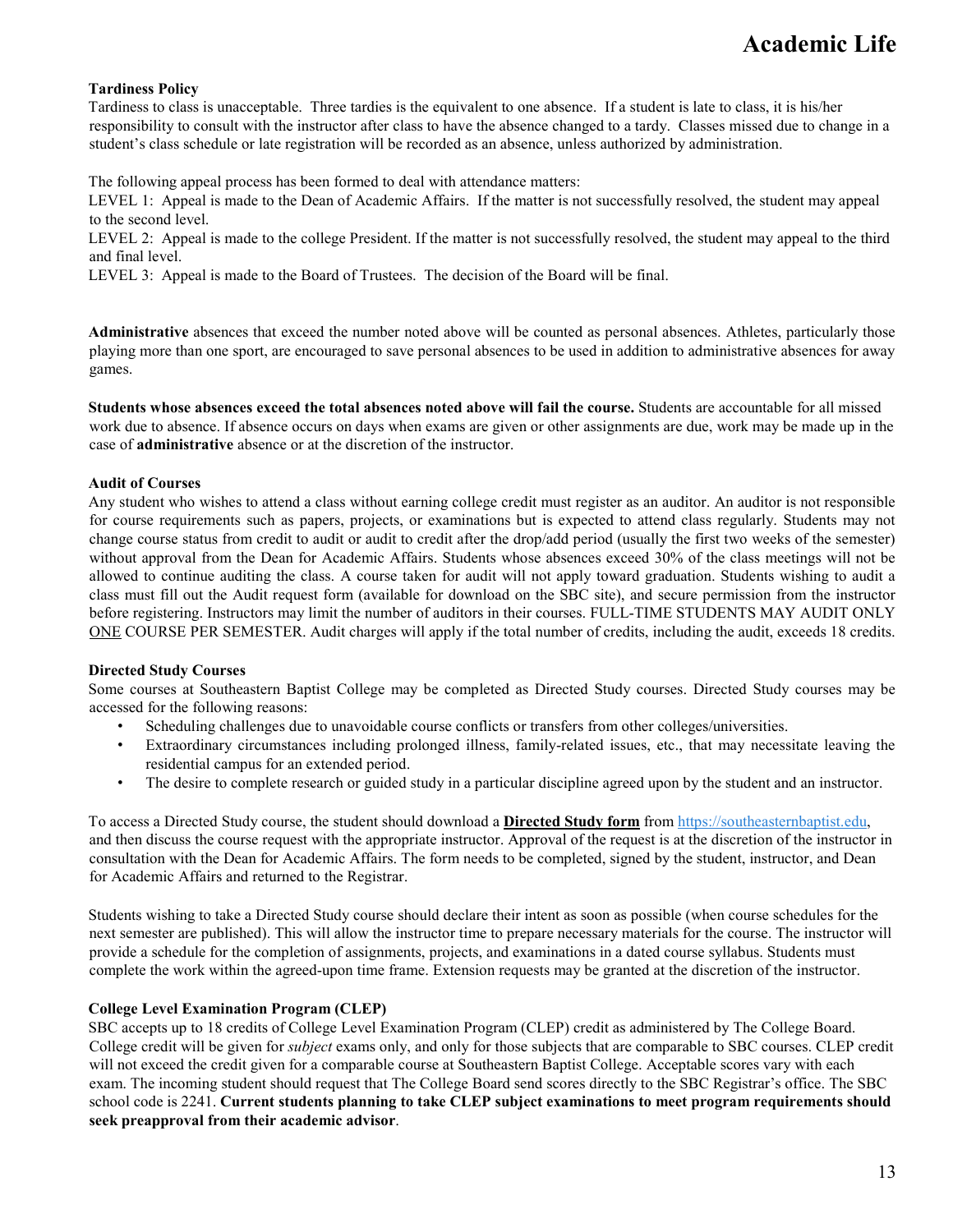#### **Transfer Credits While Enrolled**

Students taking courses through other institutions to meet SBC requirements must seek approval for all such courses prior to registration. Proposed courses must be equivalent in content. All transfer policies apply as published in the Admissions section of the Academic Catalog. Courses with grades below C (or a grade-point below 2.0) are not transferable. Total credits received in transfer cannot exceed 15 credits for a certificate, 30 credits for an associate degree, or 60 credits for a bachelor degree. Please check the Final Credits policy below and specific program requirements for more information.

#### **Cheating/Plagiarism Policy Statement**

Dishonesty in the completion of assignments, papers, presentations, examinations or any other academic work is contrary to biblical principles of Christian living and is unacceptable at SBC. Southeastern Baptist College expects students to complete all academic work with integrity. Students are responsible to complete all of their own work

Plagiarism is "the deliberate presentation of another person's ideas or words as your own, or the failure (intentional or unintentional) to cite the source of your ideas."

Examples of plagiarism:

- 1. The words, sentences, ideas, conclusions, examples, and/or organization of an assignment are borrowed from a source (a book, an article, another student's paper, tapes, etc.) without acknowledging the source.
- 2. A student submits work done by another student—in part or whole—in place of his or her own work.
- 3. A student submits assignments received from commercial firms or any other person or group.
- 4. A student knowingly aids another student in plagiarizing an assignment as defined above.
- 5. A student submits work in which the style, language or grammar has been altered by any one besides the writer.

Other violations of academic integrity include unauthorized collaboration, violation of the conditions under which the work is to be done, fabrication of data, and excessive revision by someone other than the student.

Cheating, plagiarism, or other violations of academic integrity will result in academic penalty, which may include failure of the assignment, exam, or paper, failure of the course, and further disciplinary action brought by the Student Disciplinary Committee. The Dean for Academic Affairs and the Dean for Student Life will be notified.

#### **Class Withdrawal Policy**

Drop/Add – Week 1

Students may add or drop a course without penalty and without a record on their transcript during the first week of the term.

#### WP/WF – Weeks 3-11

Students may withdraw from a class during weeks 3-11 of a course with a grade of WP (withdraw passing) or WF (withdraw failing). The instructor indicates whether the student is passing or failing at the time of withdrawal. This grade appears on the student transcript to show that the credits were attempted but not earned. This grade does not affect the GPA. This type of withdrawal requires the signature of the instructor, the Registrar, and t[he](http://navigator.emmaus.edu/) Dean for Academic Affairs. **Class Withdrawal forms** are available for download on Populi at [https://southeasternbaptist.edu](https://southeasternbaptist.edu/)

#### Grade of F – Week 11-16

Students dropping a class after the  $11<sup>th</sup>$  week of class will receive a grade of F. This F will appear on their transcript and will affect GPA. To add or drop a course after the 11<sup>th</sup> week, students should fill out the **Drop/Add form** available for download on Populi at [https://southeasternbaptist.edu](https://southeasternbaptist.edu/)

#### **Incomplete**

Students may request a grade of I (Incomplete) if they are unable to complete course requirements on time due to circumstances beyond their control. If you wish to request an Incomplete the following procedure should be followed:

- 1. The student must initiate the request. Print out an **Incomplete Grade Contract** on Populi on [https://southeasternbaptist.edu](https://southeasternbaptist.edu/)
- 2. If the faculty member grants your request, he or she will complete the form, give you a copy, and provide a copy for the Registrar.
- 3. You will have up to 4 weeks from the last day of finals to complete your work unless otherwise approved by the Dean of Academic Affairs.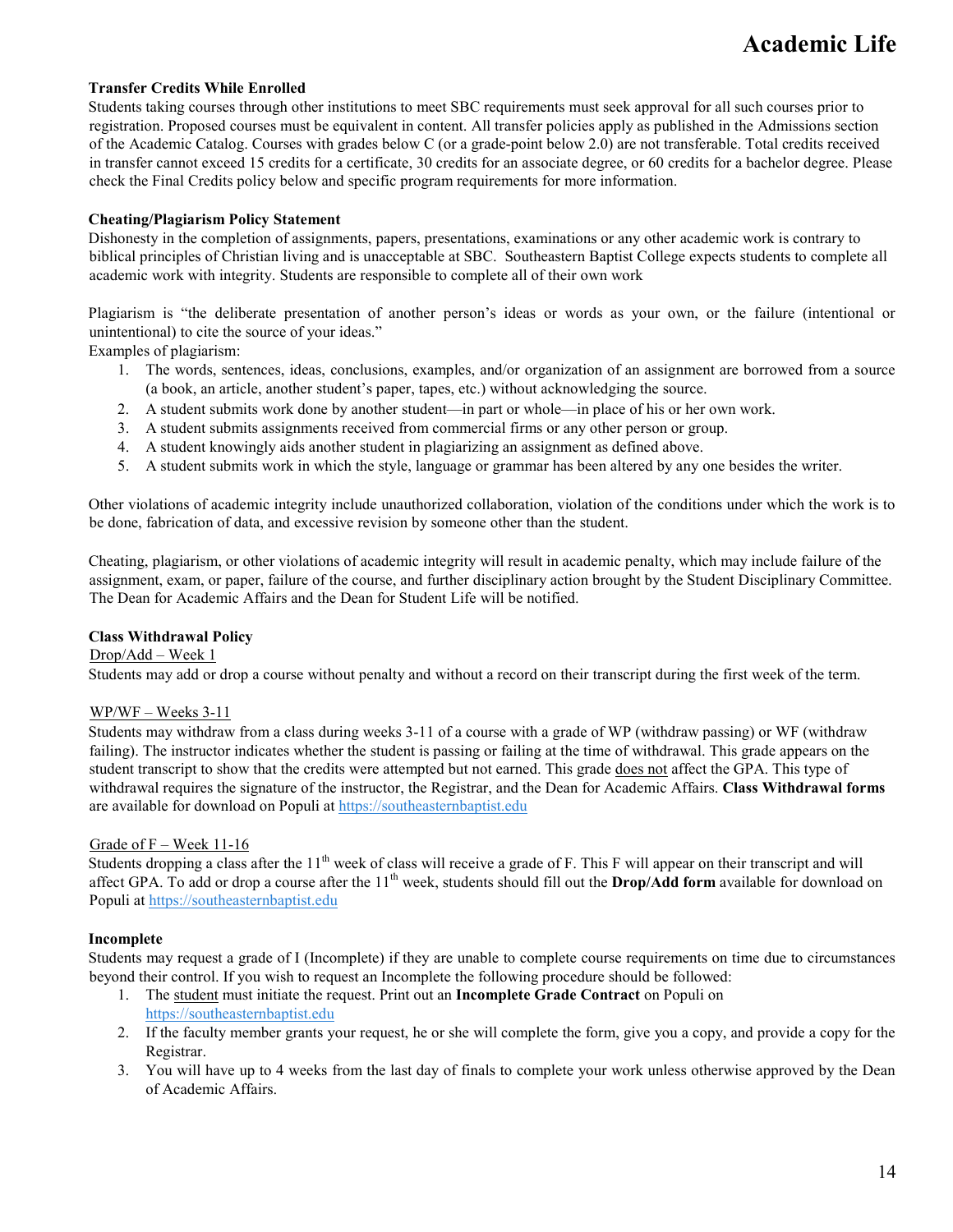#### **Grade Appeal Process**

Students who wish to dispute a final grade they have received in a course should use the following process:

- 1. The parties involved (student and instructor) shall discuss the problem and attempt to reach an agreement.
- 2. If a satisfactory agreement cannot be reached through discussion, a written appeal must be filed with the Dean for Academic Affairs within the first four weeks of the following semester for semester-long courses. The Dean will discuss the issue with both parties and seek a resolution.
- 3. Should efforts toward conciliation be unsuccessful, the Dean will call the Academic Committee to review the appeal. The decision of the Academic Committee will be deemed final.

#### **Repeat of Courses**

Students may elect to repeat a course in which they have earned a C, D, or F. Students may repeat a course in which they have previously received a failed grade (F) as many times as needed to successfully pass the course. Students may repeat a course one time in which they have previously earned a C or D. Additional course repeats or repeats of higher earned grades must receive approval from the Dean of Academic Affairs prior to enrollment.

When a course is repeated, the highest grade will be used to calculate the current and cumulative GPA. Each course attempt will remain on a student's transcript with the original grade, but will be marked with an R to indicate the course was repeated, and the lower grade will not be calculated in the student's GPA. Students will be charged the current tuition rate for each credit repeated course.

#### **Change of Major**

Students who wish to change majors must submit a completed **Change of Intent form** to the Registrar. The form requires signatures from the program directors of both the new major and the current major. Forms are available on Populi: [https://southeasternbaptist.edu](https://southeasternbaptist.edu/)

#### **Grades, Grade Points, Credits**

The following system of grading is used in reporting the quality of student work

| Grade | <b>Grade Points</b> | Percentage |
|-------|---------------------|------------|
| A     | 4.0                 | 90-100     |
| B     | 3.0                 | 80-89      |
| C     | 2.0                 | 70-79      |
| D     | 1.0                 | 60-69      |
| F     | 0.0                 | $0-59$     |
| I     | Incomplete          |            |
| W     | Withdraw            |            |
| WP    | Withdraw Passing    |            |
| WF    | Withdraw Failing    |            |

The Grade Point Average (GPA) is determined by dividing the total number of grade points by the total number of credit hours taken.

#### **Academic Probation**

A student will be placed on Academic Probation if his or her cumulative GPA drops below 2.0, or if his or her GPA is below 1.5 in any given semester. To provide the student additional academic support, the following measures may be applied:

- Bi-weekly or regular meetings with the Dean of Student Affairs
- Bi-weekly meetings with an assigned faculty advisor
- Required engagement in the Academic Success Center study class
- Limitation of participation in athletics and intramurals
- Completion of **Time Management worksheet** to be filled out weekly
- Limitation of hours attempted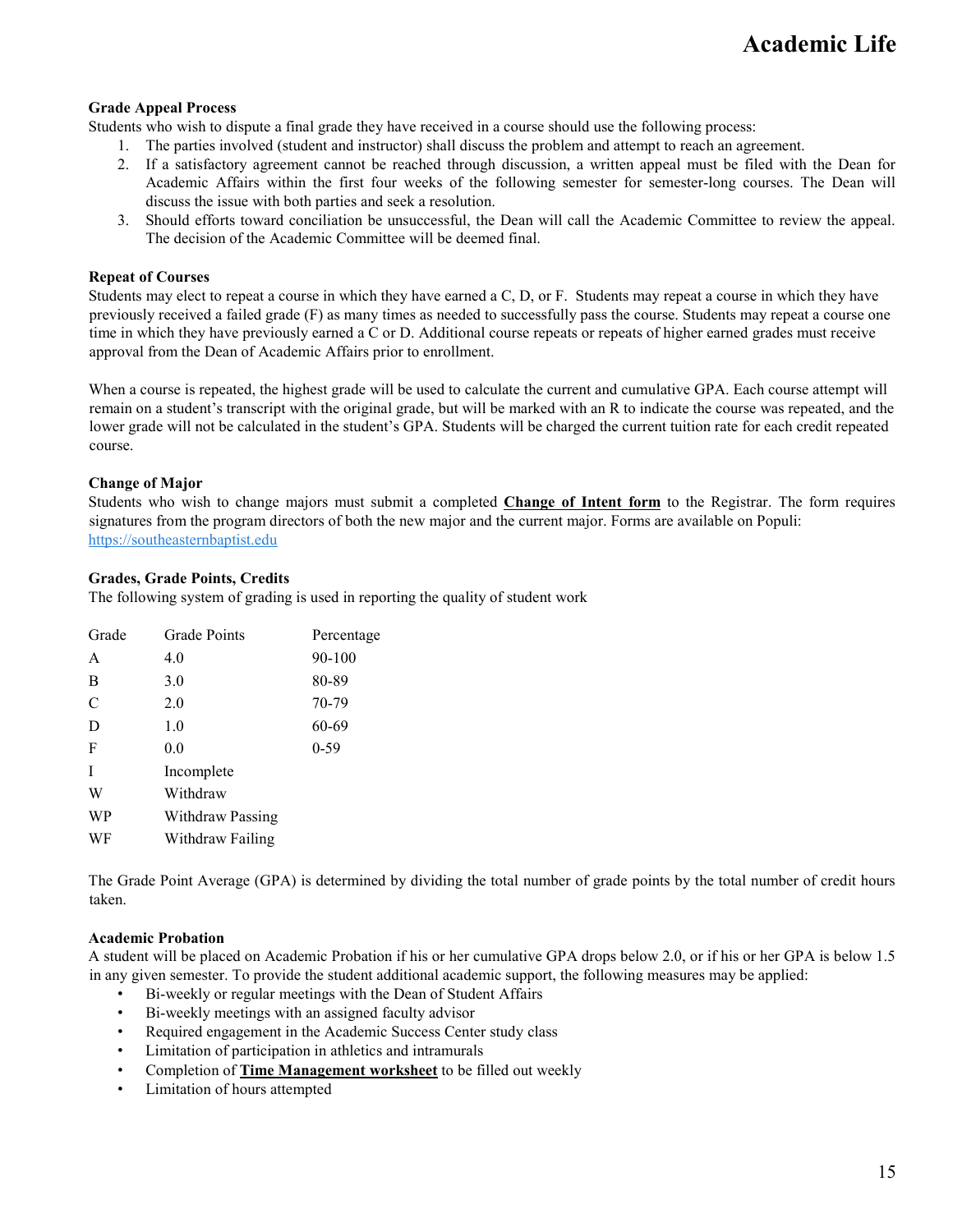#### **Withdrawal**

Any student withdrawing from SBC must begin the process with an interview with the Dean of Student Affairs. In the interview, the Dean will communicate the necessary steps for withdrawal from the college.

#### **Final Credits**

To receive a degree from Southeastern Baptist College, students must complete a minimum of 30 required credits for an associate degree and 60 required credits for a bachelor degree at SBC. (See specific requirements for each academic program.) **Additionally, bachelor degree students must complete 24 of their last 30 credits at Southeastern Baptist College and must be enrolled at the college during the semester in which the degree will be conferred.** (If a policy exception is granted by the Dean of Academic Affairs, the graduate must submit a letter of reference from an evangelical church leader regarding church attendance, service and ministry, and Christian character.)

#### **Transcripts of Record**

Upon written request, students may obtain official copies of their permanent records from the Registrar. Requests should be accompanied by \$10.00 for each copy desired. Transcripts cannot be processed without a completed and signed Transcript Request form. The forms can be downloaded from Populi or the SBC website. [https://southeasternbaptist.edu](https://southeasternbaptist.edu/)

#### **Additional Major**

A person who holds a bachelor's degree from Southeastern Baptist College may complete an additional major by fulfilling the following requirements:

- Be readmitted to Southeastern Baptist College;
- Earn at least 30 hours beyond the granting of the original degree in residence at Southeastern Baptist College;
- Complete all requirements for the additional major. If previous courses satisfy some of the major requirements, the department will designate courses from other areas that will enhance the major.

#### **Family Educational Rights and Privacy Act of 1974 (FERPA)**

The Family Educational Rights and Privacy Act of 1974 (FERPA) sets forth requirements which govern the access to and release of educational records, and the right of students to inspect and review their records. FERPA allows institutions to release information from a student's record without the written consent of the student to school officials who have "legitimate educational interest" and who need access to the information to fulfill their professional responsibility. A school official is a person employed by the college in an administrative, supervisory, academic, research, or support staff position, including law enforcement unit personnel and health staff.

Students have three primary rights under FERPA: (1) the right to inspect and review their education records; (2) the right to seek to amend education records; and (3) the right to have some control over the disclosure of information from their education records.

#### **Directory Information**

Unless students have requested that their directory information be listed as confidential through the Office of the Registrar, information designated as Directory Information may be disclosed without the consent or knowledge of the student. Directory information at SBC includes the following information:

| Student's name        | Participation in officially recognized activities and sports |  |  |
|-----------------------|--------------------------------------------------------------|--|--|
| Date of birth         | Weight and height of members of athletic teams               |  |  |
| Marital status        | Previous institutions attended                               |  |  |
| Photo                 | Academic program                                             |  |  |
| Addresses             | $Degree(s)$ and certificate $(s)$ earned                     |  |  |
| Telephone information | Honor(s) and award(s) received                               |  |  |
| Email addresses       | Graduation date                                              |  |  |
| Dates of attendance   |                                                              |  |  |

Students who wish to release confidential academic or financial information to a parent, guardian, or other interested individual must complete a **FERPA Disclosure form**. All forms must be authorized by the student and returned to the Business Office. Completed forms will last for the duration of the student's enrollment at SBC unless otherwise notified by the student.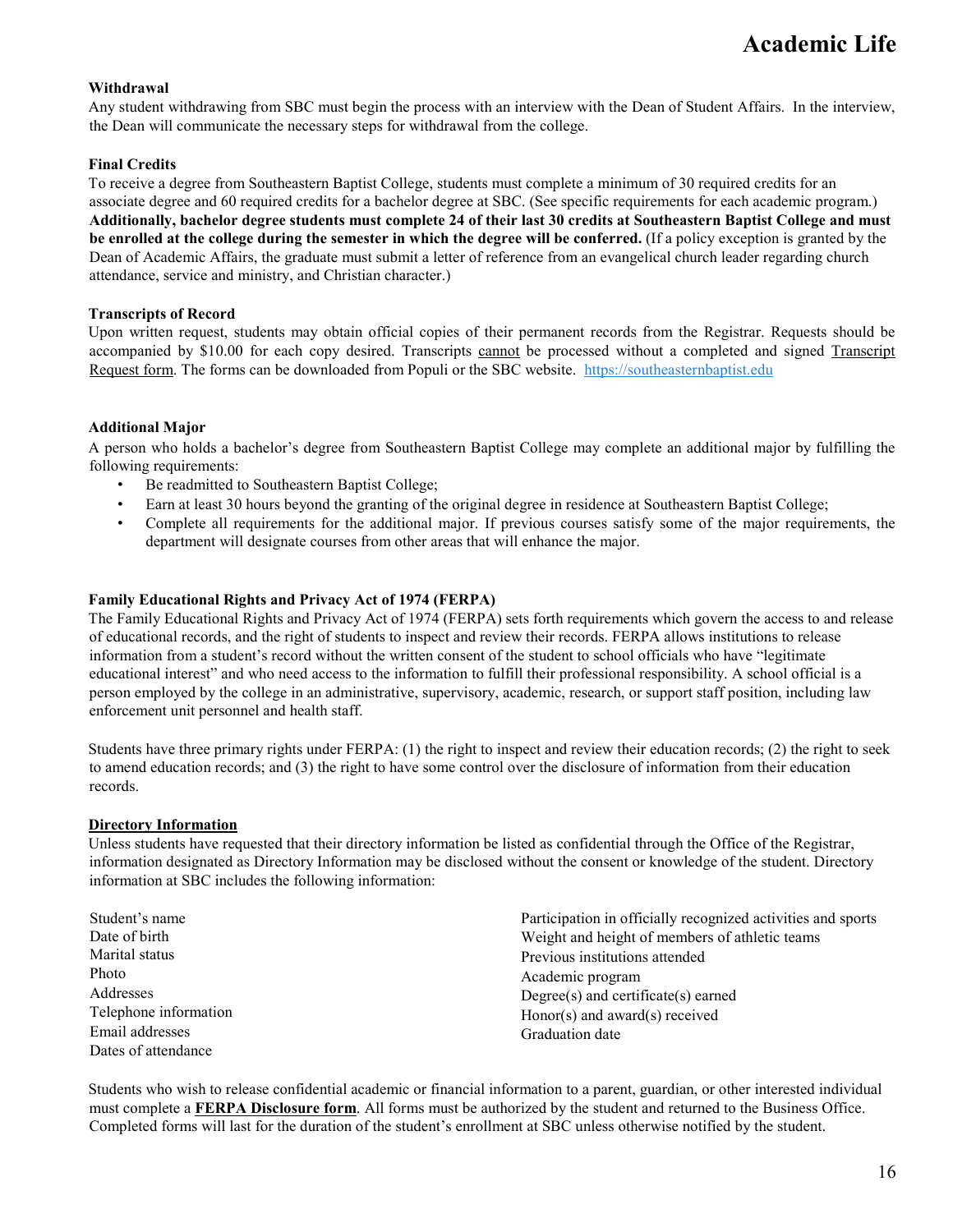A copy of The Family Educational Rights and Privacy Act (FERPA), in addition to questions concerning additional student's rights, can be obtained from the Office of the Registrar.

#### **Academic Life Requirements**

#### **Bible Reading**

All certificate graduates must complete the Bible-reading requirement, a reading of the entire Bible during one academic year. This is usually accomplished through completion of required reading in Old Testament Survey  $1 \& 2$  and New Testament Survey. Bible reading must be completed by the first day of final exams.

#### **English Composition Requirement**

Degree-seeking students must earn a minimum grade of C in English Composition (ENG 101) to pass the course. Ordinarily, the course will be completed within the student's initial 30 credit hours at SBC. Course withdrawal is rarely granted, and only when a formal request is submitted to the Dean of Academic Affairs for approval.

#### **Internet Access Policy**

The purpose of Internet Access at Southeastern Baptist College is to make available to the Faculty, Staff, and Students access to the Internet for the following:

1. Internet Access at Southeastern Baptist College is first and foremost for business related needs. These include:

- Faculty and Staff access to Populi College Management System
- Financial Aid and related resources,
- Bookkeeping and related resources,
- Registrar and related resources,
- Admissions and related resources.
- Public relations and related resources.
- Electronic Mail for intra-office and business related communications
- Website design and updates

2. Internet Access at Southeastern Baptist College is secondly for educational related needs. These include:

- Faculty access for classroom development, research, presentation, evaluation and assessment, attendance, and gradebook for both online and traditional classroom environments.
- Student access to classroom resources for guidelines, classroom policies, syllabus, textbooks, lectures, instructor presentations, lessons and assignments, and grades for both online and traditional classroom environments.

Internet Access at Southeastern Baptist College **DOES NOT** exist for the purpose of entertainment. Only members of the Staff, Faculty and Current Students are allowed to access WIFI at Southeastern Baptist College. The passkey is changed at the end of every semester.

Staff members and Faculty may connect their wireless devices to SBC Staff. Each staff or faculty member will be provided a username and password to access SBC Staff. Staff/faculty may contact the Director if IT Services to obtain a username/password credential for access to SBC Staff. Students are forbidden to attempt access to SBC Staff. Staff/Faculty may connect to SBC\_WIFI if preferred or until credentials to SBC Staff are received.

Students may only connect their wireless devices to a designated WIFI connection. That designated connection is: SBC\_WIFI the passkey is **sbcwifi2019**

Students are not allowed to connect any device directly to the wired network. That includes;

- personal wireless access points
- televisions
- gaming consoles
- desktop computers
- laptop computers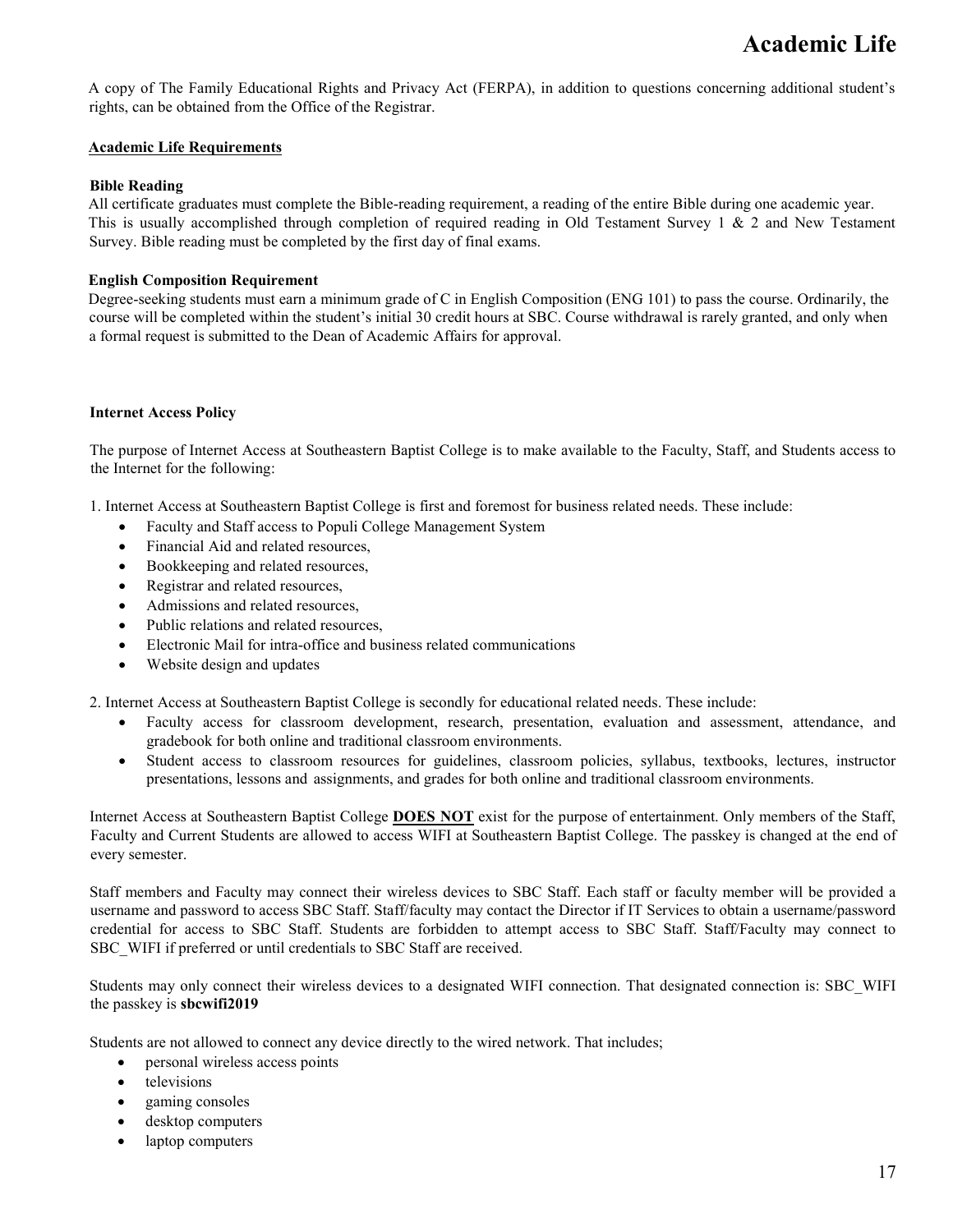- television/radio/media streaming devices
- other devices.

Any unauthorized device physically connected to the wired network will be disconnected and confiscated.

Students are allowed to connect personal wireless devices to SBC\_WIFI. However, entertainment services will be subject to bandwidth restrictions in the event the business or educations needs are hindered as a result and if necessary, entertainment services on the Internet such as television/radio/media streaming and Online Gaming will be blocked.

Students must also be aware that any behavior described in the general Code of Conduct as stated in the SBC Student Handbook.

Students must also be aware that the policies described in this document as well as the Southeastern Baptist College Student Handbook are enforceable. Activities, Web Sites visited, and other uses of the Southeastern Baptist College Internet Access are being monitored. Inappropriate use of these resources will be traced back to the user responsible and disciplinary action will be taken.

#### **General Graduation Requirements**

All students who are eligible for graduation are **required** to attend the Baccalaureate Service and Commencement Exercises held at the close of the school year. Exceptions will be granted when valid, and must be requested in writing from the Dean for Academic Affairs at least two weeks prior to graduation.

The following requirements must be met in order to graduate from Southeastern Baptist College:

- Passing grades in all required courses
- Passing grades in chapel for each semester of full-time attendance
- Completion of minimum credit hours required by program
- Minimum cumulative GPA of 2.0
- Completion of the Bible reading requirement

#### **Awards for Academic Excellence**

Awards for academic excellence are given for outstanding achievement in curricular and co-curricular programs at SBC. These awards are given each May at the Baccalaureate service.

#### **Academic Award**

The Academic Award is given to the graduating senior who achieves the highest cumulative grade point average throughout his or her SBC education.

#### **Business Administration Award**

The Business Administration Award is given annually to the outstanding graduate in the department. The recipient is determined by the Business faculty.

#### **Certificate of Christian Service Award**

The Certificate of Biblical Studies Award is presented annually to one male and one female student who have completed the certificate with high academic achievement and have demonstrated Christian character and leadership throughout the year. The Certificate Award is determined by first year program faculty.

#### **Dean's List**

Students achieving a 3.5 or better grade point average qualify to be on the Dean's List.

#### **Delta Epsilon Chi**

Delta Epsilon Chi is the honor society of the Association for Biblical Higher Education. The SBC faculty nominates students to the honor society based on academic achievement, Christian character, and leadership ability.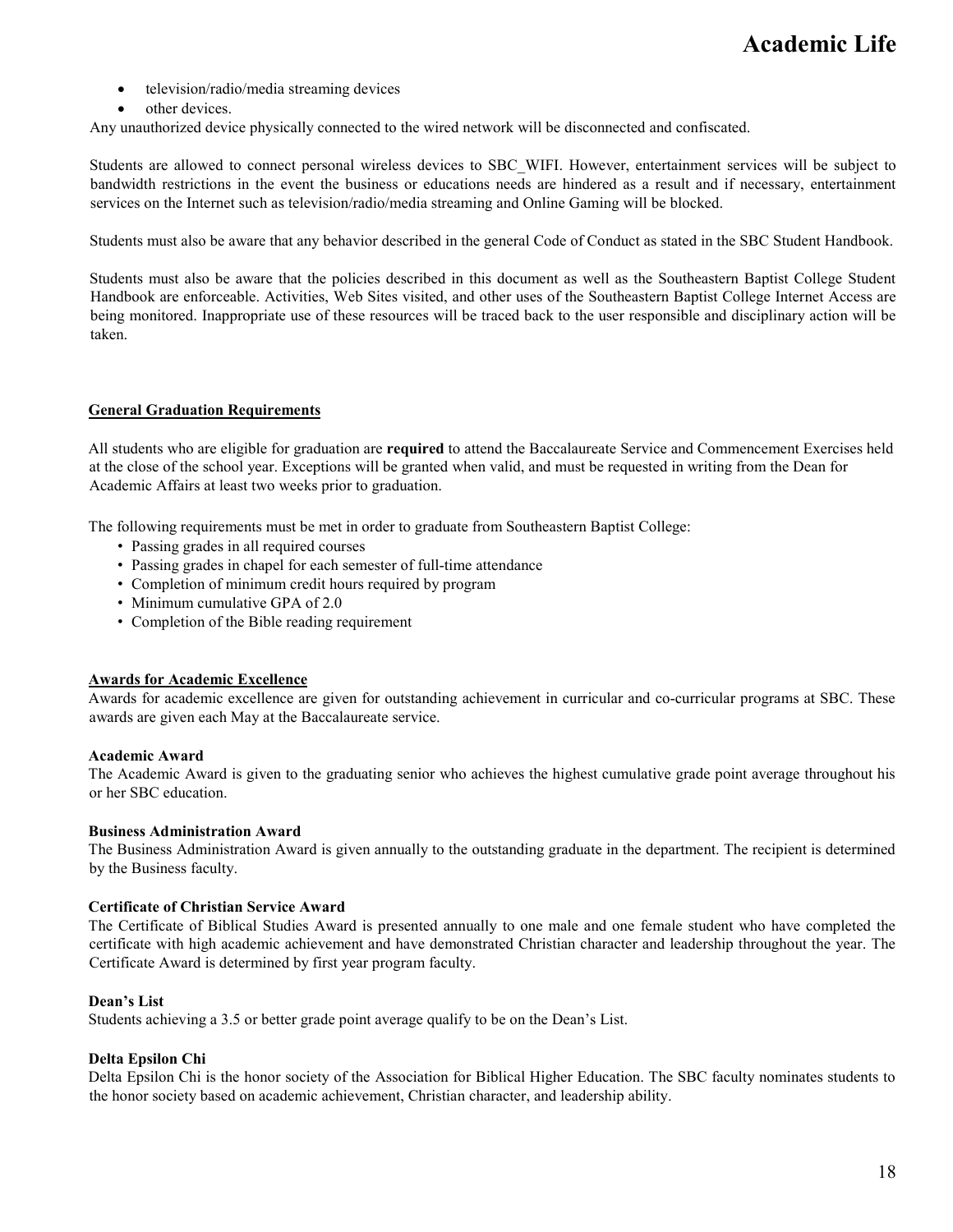#### **Music Award**

The Music Award is presented annually to a student for outstanding participation in and service to the music program. The recipient is determined by the Music faculty.

#### **FLLF Servant Leader Training Award**

The **FLLF Servant Leader Training Award** is given annually to the student who best demonstrates leadership and commitment in carrying out **FLLF** responsibilities. The recipient is determined by the Dean of Student Affairs.

#### **D. N. Jackson Theology Award**

The D. N. Jackson Theology Award is given to the outstanding graduating senior in the Biblical Studies program. The recipient is

determined by the faculty of the Bible and Theology.